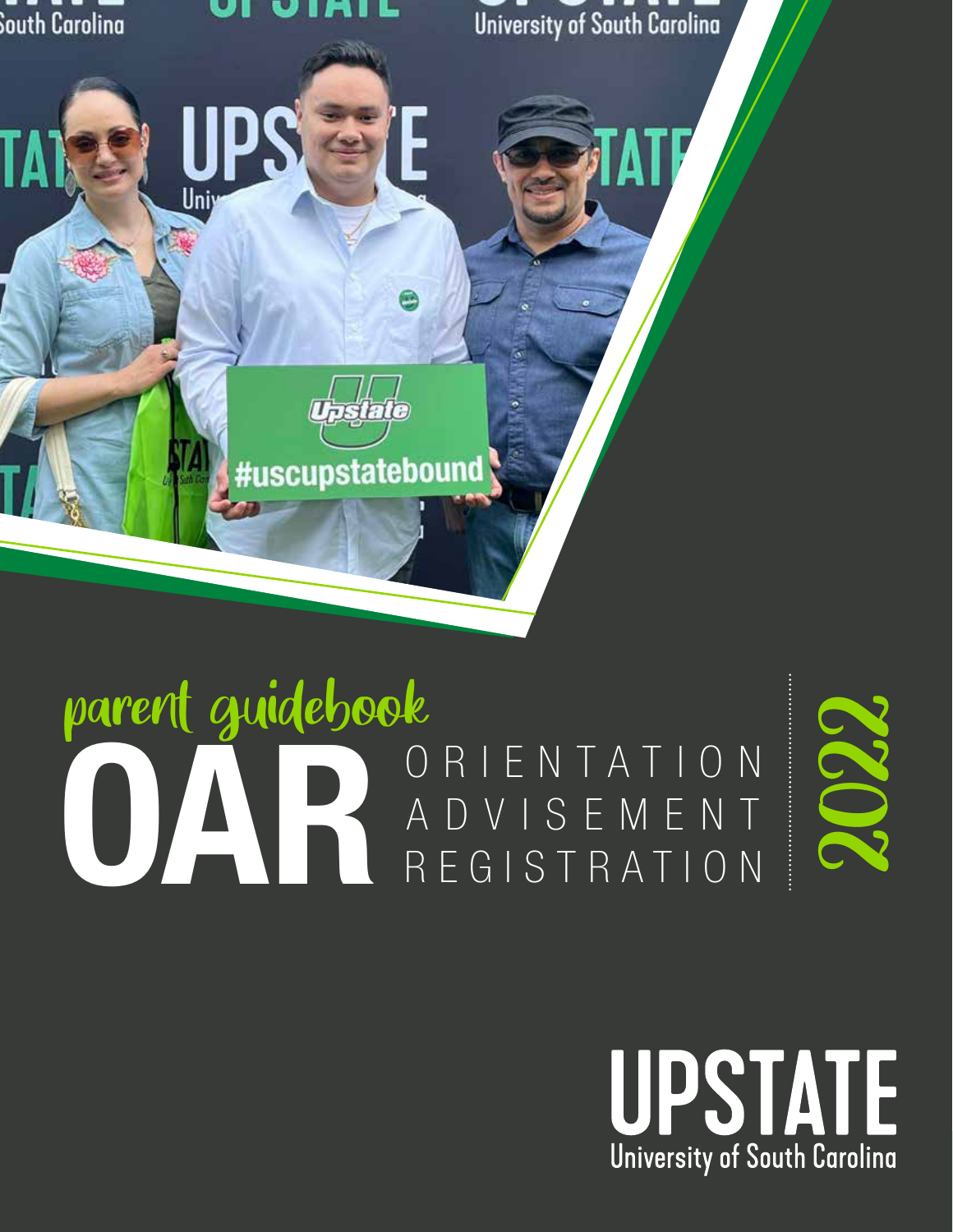# Welcome to UPSTATE

The University of South Carolina Upstate is a positive, diverse, and empowering institution for motivated, success-minded students who want to be challenged academically, supported personally, and pushed to the boundaries of their potential in an opportunity-rich environment.

From its founding in 1967, the University has bound its fortunes to one of the fastest growing regions in the nation, the I-85 corridor connecting Atlanta and Charlotte. Much of what sets USC Upstate apart is its position in one of the most dynamic, opportunity-rich locations in the South. Home to more than one million people and boasting the highest per capita international investment of any county in the nation, the Upstate region provides boundless academic, professional, and cultural outlets for students to develop skills and establish meaningful connections.

 Comprised of a diverse and dynamic community of about 6,000 students from 29 states and 14 nations, USC Upstate is a wonderful blend of traditional and nontraditional students who reflect the Upstate's rich international character. USC Upstate offers a balance of strengths that, when added up, results in a learning experience that's hard to match. The academic programs are accredited and highly ranked, with amazing research and internship opportunities for students.

 USC Upstate is committed to fulfilling regional and state workforce needs and thus the university is a major engine of social and economic development. The university offers more than 50 bachelor's degree programs in the liberal arts and sciences, business administration, nursing, and teacher education, and master's degrees in business, education, informatics, and nursing. These are degrees that help students to transition easily to careers in the Upstate region.

 By continually adding new academic programs that prepare graduates to take leadership roles in companies and in their communities, USC Upstate is helping the region to prosper. The faculty and staff are dedicated to maintaining high academic standards and to student success. Their commitment to transforming the lives of students who are often the first ones in their families to seek higher education shines through in every interaction at USC Upstate.

Regional, comprehensive universities are marked by their commitment and contributions to the region and their service and engagement with the community. There is an impressive spirit of service at USC Upstate that allows students, under the direction of a faculty member, to apply what they have learned in the classrooms and laboratories to some of the challenges facing our communities. In one year alone our students volunteered more than 18,000 hours to serving others in a number of ways.

Substance and beauty are a powerful combination and they perfectly describe the USC Upstate campus in Spartanburg, South Carolina where the most modern and cutting-edge learning facilities, technology, and resources are offered within a pristine, 330-acre campus that features rolling hills, creeks, groves of trees, and beautiful green space. The spirit of competition permeates the campus with the USC Upstate Spartans competing on the NCAA Division I level as a member of the Big South Conference. The Spartans field 15 varsity sports: Basketball, soccer, golf, cross country, and track and field for both women and men; baseball for men; and softball and volleyball for women.

Nearly 30,000 students have earned their degrees from USC Upstate and are now representing the University as alumni. Nearly 85 percent of the alumni choose to remain in the Upstate to build their lives and careers, making a significant impact on the region's economy and quality of life.

The University continues to be recognized nationally among its peer institutions for its excellence in education and commitment to its students, for its involvement in the Upstate, for its operational and managerial effectiveness, for its civility and common purpose and for the clarity and integrity of its mission. U.S. News & World Report recently recognized USC Upstate as the top Public Regional College in South Carolina and one of the top colleges with lowest student debt upon graduation in the Southern Region.

USC Upstate has enjoyed working with the Spartanburg community for more than 50 years and is looking forward to enriching the Spartanburg community in partnerships for many years to come. Together, we will create a future that is enriching, engaged and healthy. The University's reputation as a leader in education for the entire Upstate region is one that gets stronger each day.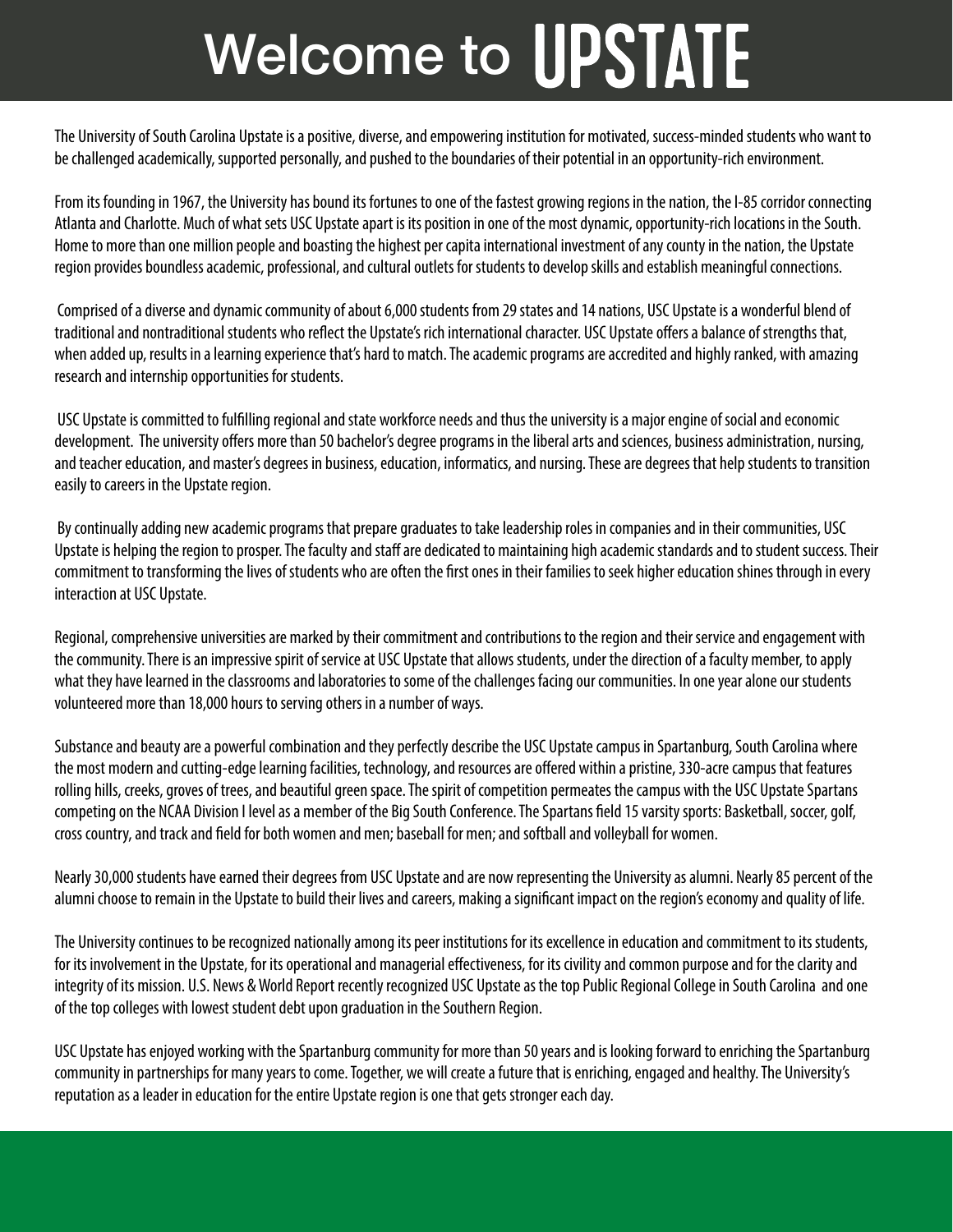## <sup>®</sup> An Important Partnership

#### Students, Parents & USC Upstate

USC Upstate parents and students all share a common goal: a rewarding and positive educational experience for each Upstate student. We each approach the goals from different perspectives.

The Parents Orientation and this guidebook are designed to support the relationship between you, your student and the campus by providing you with essential information. We realize you have been the most important resource for your student. The University has additional resources to support students in their lives at Upstate.

You will hear a lot about "transitions" during Orientation and in this guidebook. As parents transition to a new phase of relationship with their children, those children will transition to more self-sufficient, independent lives.

Because we see students as adults, most communication concerning bills, grades and academic performance will be directly with them. We encourage you to communicate regularly with your student and to recognize there are many situations in which the University cannot release information to parents.

#### Academic Records and FERPA

The Family Educational Rights and Privacy Act (FERPA), also known as the Buckley Amendment, is federal legislation that deals with the rights of students as they impact their educational record. This includes both the students' right to inspect and amend records as well as the right to exercise some control over the disclosure of their information. An annual notification to students concerning their rights under FERPA is published in the online catalog.

#### Verification of Enrollment

Students needing proof of enrollment for medical or other purposes may obtain this information online through the Self Service Carolina (SSC) system or by visiting the Records Office with a photo ID.

#### Release of Information

A student must provide a signed and dated written consent form before a school may disclose records to a third party. Certain exceptions apply, including the parents of a dependent student. Parents must provide documentation of dependency as defined by the Internal Revenue Code as well as a notarized affidavit.

Here are a few helpful places you'll want to keep in mind. All USC Upstate telephone numbers use the 864 area code.

Career Management CASB 103 503-5993

Counseling Services Rampey Bldg. 503-5195

Student Success Center Media 319 (temporary location) 503-5392

University Police Public Safety Bldg. 503-7777

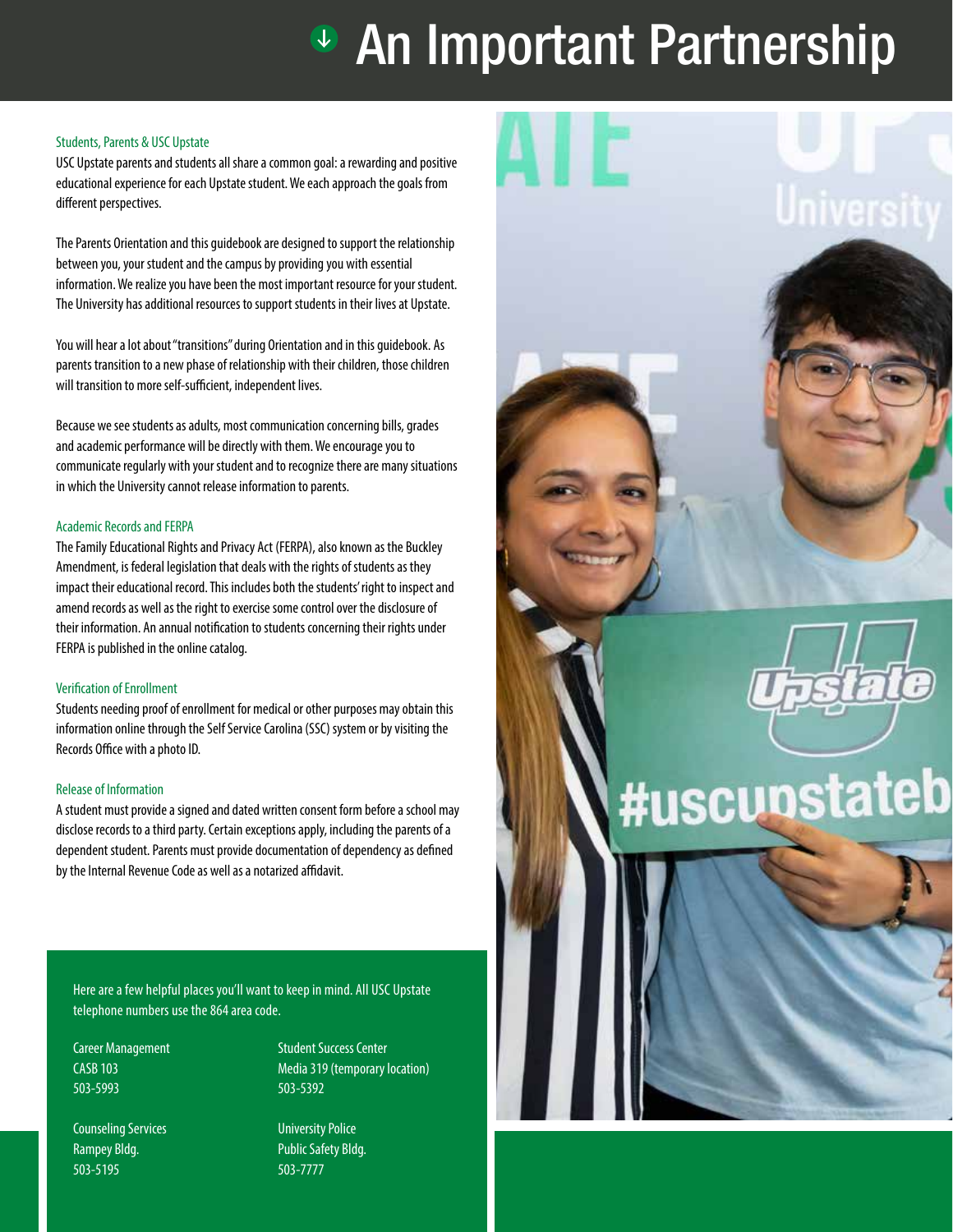### Academic Affairs  $\mathbb{L}$

#### Student Success Center, Media 319 • 503-5392

#### **www.uscupstate.edu/ssc**

The Student Success Center strives to help students succeed in their studies, graduate from USC Upstate in a timely manner, and begin a career or graduate study. The Center is divided into four main areas. Academic Support provides students with the tools and resources needed to make a smooth transition into college. Academic Support offers free tutoring, Supplemental Instruction, study group facilitation, one-on-one consultations, service referrals, and various workshops and seminars on study skills, time management, note taking, and reading strategies. Advising Services serves first-year students, student athletes, and undeclared students with an emphasis on mentorship and academic success. Advisors also provide services to students who are on academic probation, as well as outreach and assistance to students who are questioning their choice of major. University 101 is a three-hour elective course that focuses solely on freshman success. TRIO Student Support Services works with income eligible, firstgeneration college students or students with disabilities to ensure they are successful, maintain good grades, and graduate in a timely manner. TRIO Scholars get connected with a support system before classes even start that assists them through graduation.

Career Management, CASB 103 • 503-5993 Career Management seeks to make sure that every USC Upstate student has the tools, resources, information, and most importantly, a partner to navigate the college-to-career transition. Committed to empowering students at all stages of their education, this office provides a variety of services including one-on-one career counseling, resume and cover letter reviews, information workshops and recruitment events, graduate school preparation, mock interviewing, and a Career Closet that provides students with free professional attire. Additionally, this office assists alumni in their development of lifelong career management skills and strives to build mutually beneficial relationships with employers throughout the region. Students, alumni, and employers can take advantage of the university's online recruiting system, Handshake, for job postings, information sessions, and recruitment events.

Academic Computer Labs To view a full listing of all on-campus labs including location, hours of operation, software availability, and level of assistance provided, please visit **www.uscupstate.edu/its**.

Spartan GreenSky is an initiative of USC Upstate to provide anywhere, anytime access to USC Upstate email, files and course required software for all students, faculty and staff. Included in these services are email, cloud storage, and virtual computer access. With Spartan GreenSky users can access any of these services via any device (computer, tablet or smartphone) with Internet access, including access to nearly all computer labs and specialized software previously only available in specific computer labs. Visit **www.uscupstate.edu/its** for more information.

Printing Students are able to print wirelessly to printers in various buildings across campus. For more information and a listing of locations visit "Network Printing for Students" at **www.uscupstate.edu/its**.

Laptop & Tablet Loaner check-out This popular program for USC Upstate students offers laptops and tablets (iPad, Android & Windows8) equipped with wireless Internet access, SpartanGreenSky, email, and Microsoft Office for check out (up to 7 days) on a first come, first serve availability basis. These devices are fully compatible with the USC Upstate wireless network and all online information resources accessible through desktop computers. Contact the ITS Help Desk at 503-5257 or **helpdesk@uscupstate.edu**.

ITS Help Desk • 503-5257 The ITS Help Desk assists students, faculty, and staff with effective and efficient use of technology and ensures their technology needs are met while at USC Upstate. The Help Desk is available over 70 hours a week, offering support over the phone, in person, email, using screen sharing, and onsite at specific locations where needs arise. Please feel free to contact the Help Desk at (864) 503-5257, **helpdesk@uscupstate.edu**, visit us in the Stockwell Administration building or online at **www.uscupstate.edu/its**.

Math & Computer Science Tutoring Services, Hodge 242 • 503-5345 Mathematics tutoring is available for all USC Upstate students. Tutoring services are free and available without an appointment. Computer Science tutoring is available to USC Upstate students enrolled in select computer science courses. MCS hires outstanding juniors and seniors majoring in mathematics and computer science to work in the tutoring lab.

Email and Network File Space Students have access to the best email, calendaring, and network server environment available in Microsoft Office 365. You can access email in Microsoft Office 365 by using Microsoft Outlook Web App, a web-based version of Microsoft Outlook. Outlook Web App gives you access to your Microsoft Exchange mailbox from any computer connected to the web. For more information visit **www.uscupstate.edu/its**.

University Writing Center, HPAC 136 • 503-5883 The Writing Center provides free 50-minute, one-on-one tutoring sessions in writing, research and documentation strategies to students across disciplines. Sessions are available both in person and through Distance Tutoring via Skype. The Writing Center is open Monday through Friday; daily hours for each semester are posted on the University website. Appointments should be scheduled in advance with the Writing Center, but walk-ins may be occasionally accommodated.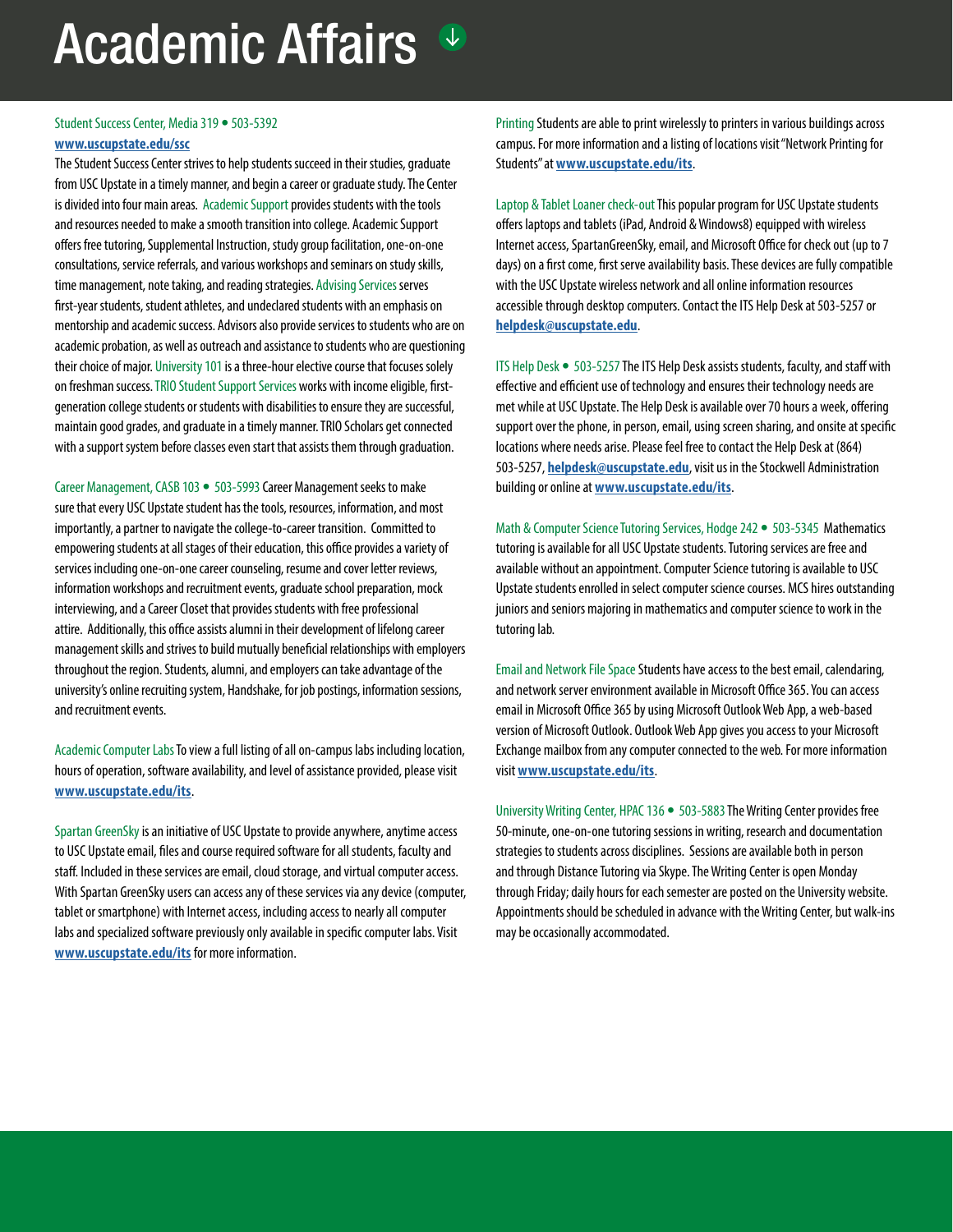### **<sup>\$</sup>** Student Affairs

Campus Recreation, HEC • 503-5080 USC Upstate offers a full recreation program – from a long list of intramurals to various fitness programs – that is sure to fit even the busiest of college student schedules. The Campus Recreation program is committed to promoting healthy lifestyles for the campus community by providing safe, enjoyable, and educational activities for faculty, staff, and students. A valid USC Upstate student ID is necessary for admission to the Spartan Recreation Center, league play and equipment rental.

Counseling Services, Rampey building • 503-5195 Counseling is available to assist students in reaching personal and educational goals. Counseling is short-term, solution based and provided in an atmosphere focusing on growth and change. The counseling staff includes licensed counselors and medication management providers. Please note that controlled substances are not prescribed. Additional services include couples and group counseling, psychological testing (fee based), crisis counseling, outreach programming, and educational workshops. Counseling is confidential, unlimited and provided free of charge to all students. Services are available Monday through Friday, 8:30 a.m. - 5:00 p.m. Counseling may be offered face-to-face or via telehealth appointments. Appointments can be scheduled by calling 864-503-5195.

Dean of Students, CLC 303 • 503-5107 The Dean of Students office is responsible for the oversight of the judicial system and the Code of Student Behavior. This office also assists students in crisis who may need to notify faculty regarding extended illness or family crisis. Contact this office at 503-5107.

Disability Services, CLC Suite 107 • 503-5199 Disability Services works to ensure that educational programming and services are accessible to students with disabilities. Individuals who are supported include those with physical, sensory, learning, and other disabilities such as health impairments or psychological impairments. Examples of accommodations include textbooks in alternative format, alternative test administration, assistive technology, and priority registration. Disability Services is open from 8:30 a.m. - 5:00 p.m.; extended hours are available for scheduled tests by advance appointment. Disability Services is located in the Campus Life Suite 107.

Health Services • 503-5191 Conveniently located at 490 Hodge Drive adjacent to campus housing, and at 995 University Way near Valley Falls Road. Health Services provides students with confidential, convenient, affordable health care on campus. Services offered include illness and injury management, prescriptions, birth control, STI testing and treatment, labs, immunizations, and physicals. Services are available to all enrolled students year round from 8:30 a.m. – 5:00 p.m., Monday - Friday. Board certified nurse practitioners are available during office hours. Students may access their web portal at **www.uscupstate.edu/myhealth** to schedule appointments, communicate with providers, and view lab results. Health Services follows Federal & State laws, and University regulations related to protected health information (PHI). The office does not share information with any other medical office, university faculty or staff, or parents without consent of the student, or if disclosure required by law.

Immunizations All students are required to have a history of current immunizations on file prior to enrollment. For a current list of REQUIRED vaccinations, visit **www.uscupstate.edu/health**. You cannot register for future courses until you have returned your forms and received an immunization clearance through Health Services. Once submitted, students will receive a confirmation message in their MyHealth portal, located at **www.uscupstate.edu/myhealth**, within 7 business days. Students with health insurance may go to a local pharmacy, health department, or doctor's office to get these vaccines. Students without insurance, or with Medicaid, who are under age 19 may qualify for the Vaccines for Children (VFC) program. For more information or to get an appointment for a vaccination, contact Health Services at (864) 503-5191.

Housing and Residential Life • 503-5422 Housing and Residential Life supports all students who live on campus. HRL is located in the bottom floor of the Palmetto House and is open from 8:30-5:00 p.m., Monday through Friday. Housing and Residential Life sponsors several activities each semester. Live Where You Learn through our exceptional staff who develop programs/services that target the interests of our residents as well as build an inclusive community where residents can learn and grow together.

Intercultural Education and Engagement, CLC 224 • 503-5122 In collaboration with other university divisions, the Office of Intercultural Education and Engagement strives to educate on cultural awareness, support and empower students, and promote an inclusive campus community through informative, social and equity-driven programs and services. These programs and services give all students, faculty, and staff an opportunity to learn, develop, and grow both personally and interpersonally as they are challenged to cultivate a deeper and more accurate understanding of themselves and others. Office hours are Monday -Friday. Appointments may be obtained by calling 864-503-5122. Walk-in appointments are always welcome.

Student Involvement, CLC 224 • 503-5122 Located on the second floor of the Campus Life Center, the Office of Student Involvement offers USC Upstate students opportunities that complement their academic experience. This office offers a wide variety of co-curricular activities, organizations and programs dedicated to the holistic development of USC Upstate students, including, campus programs, civic engagement, fraternity & sorority life, homecoming, leadership programs, intercultural programs, and registered student organizations.

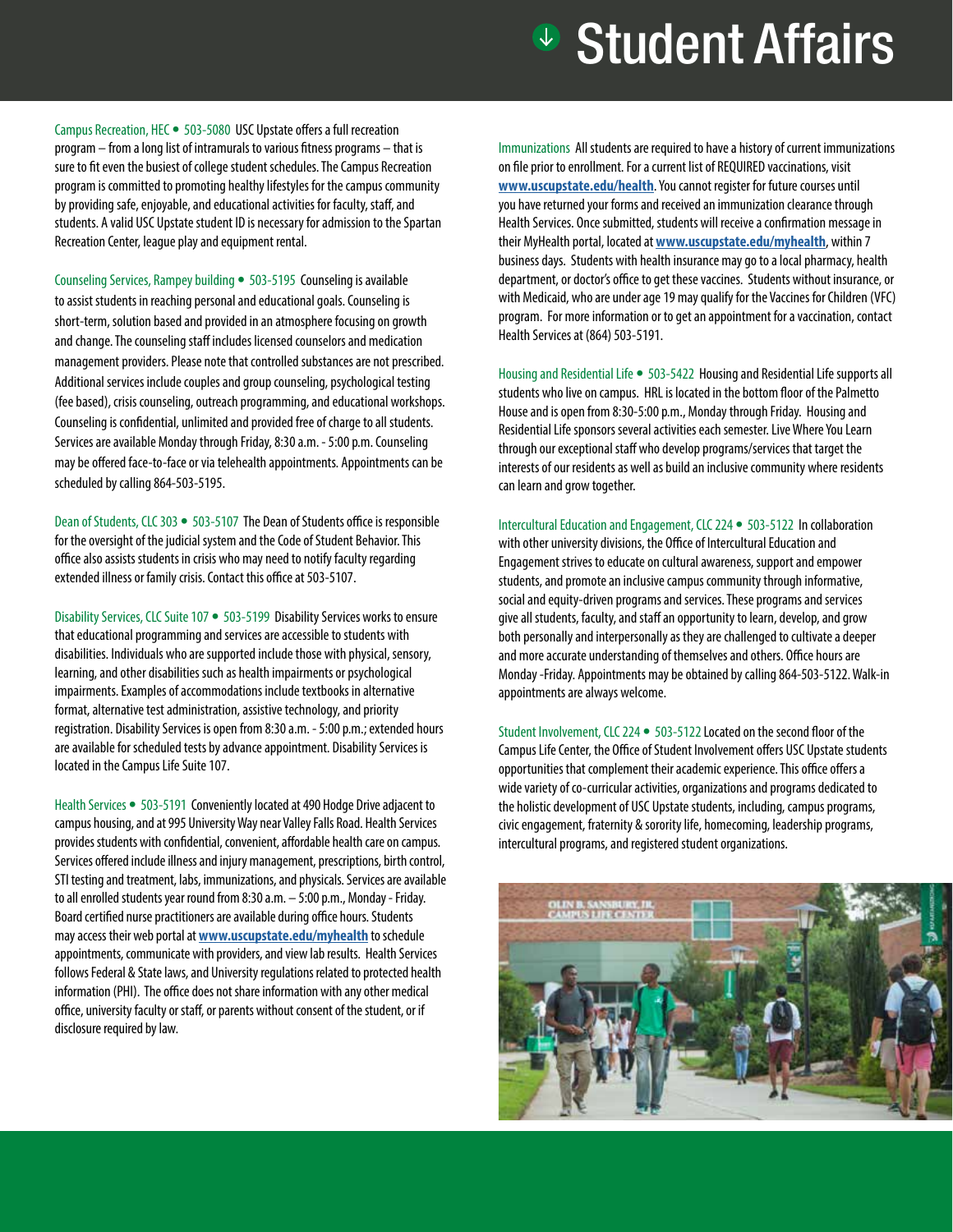## **Financial Aid &**

USC Upstate offers a full range of financial assistance programs designed to aid students and their families with the cost of higher education. Options for students earning degrees include scholarships, grants, loans and employment opportunities. These resources are awarded to students based on financial need, academic strength, leadership potential, special talents, or a combination of these criteria.

#### Scholarship and Financial Aid Award Letters

Students will receive notification on SSC detailing the type and amount of financial aid for which they are eligible, along with any scholarship awards. Notifications to students generally begin in April. Awards cannot be made until all requested information is received. Emails and/or notices on SSC are sent to students if additional information is needed to finalize financial aid awards. Links or enclosures may include affidavits for various state programs. (For eligibility requirements and other information on state-funded scholarships, please visit www.che.sc.gov). Revised award notifications are sent through SSC as new USC Upstate scholarships, grants, and loans are awarded; students can make changes to their loan award amounts by making changes on SSC. Students must notify USC Upstate of any grants and scholarships awarded by outside sources.

#### Student Loan Application Processing

If you requested a Federal Direct Loan on the FAFSA, USC Upstate will send all first time borrowers instructions on completing the required steps to receive federal loans via SSC. Complete instructions on Federal Direct Loans and the process can be found on the USC Upstate website. Scholarships and financial aid may be used to pay tuition, fees, room and board. Financial aid funds can be used toward bill payment. Financial aid funds may be pending for unmet requirements as follows:

- Minimum hours. Aid is awarded based on full-time enrollment (12 or more hours each term). If the student is registered for fewer than 12 hours for a major semester, financial aid may be pending. To make the funds available the student may register for more hours or notify the Financial Aid Office that he/she will be less than full-time for the fall or spring semester. Eligibility will be determined based on the number of hours for which the student will be enrolled.
- Loan counseling or Loan Master Promissory Note. Students awarded Federal Direct Loans must complete Direct Loan counseling and sign the Master Promissory Note by accessing www.studentaid.gov.
- Award on hold or over award. Contact the Financial Aid Office (503-5340) for information regarding this message.

Office of Financial Aid and Scholarships Health Education Complex, Suite 2081 Phone: 864-503-5340 Fax: 864-503-5974 Email: finaid@uscupstate.edu

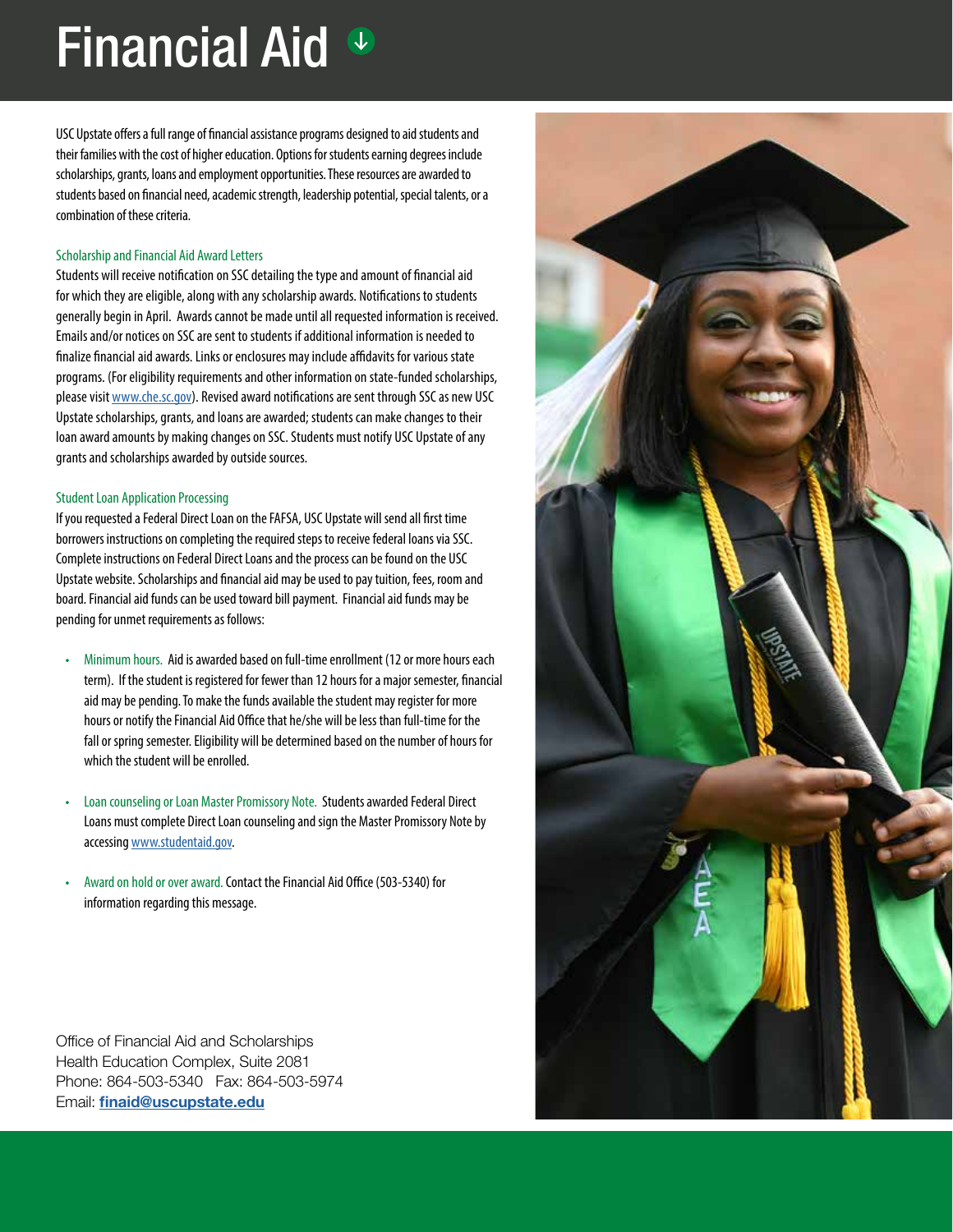### **<sup>\$</sup>** Student Services

#### USC Upstate Department of Public Safety, 219 North Campus Blvd. • 503-7777

The USC Upstate Department of Public Safety is a certified South Carolina law enforcement agency. As such, all officers are graduates of the Criminal Justice Academy possessing statewide jurisdiction as commissioned State Constables. The department is staffed 24 hours a day, seven days a week; however, the administrative offices are open from 8:30 a.m. until 5:00 p.m. Monday through Friday. In providing for the safety and security of our campus constituencies, the Department of Public Safety offers a wide array of community services including crime prevention programs, management of the University Motor Pool, accident investigations, lost and found services, emergency medical response, University ID and parking permit distribution, vehicle battery jumps, vehicle unlocks, security escort service, building locks and unlocks, fire and intrusion alarm response, parking enforcement, criminal investigations, emergency preparedness, risk management, and a host of other courtesies.

Communicating an emergency: If an emergency or accident occurs on campus, students should notify University Police by dialing 911. Please dial 503-7777 for routine business matters. Emergency telephones are located at the entrance to most campus buildings and automatically connect to a representative of the Police Department. In addition, emergency call boxes have been placed in strategic locations around campus to facilitate immediate contact with an on-duty police officer. Students can register for SpartAlert, the campus emergency notification system, through SSC. The emergency notification system will provide students with critical information when unexpected circumstances arise that pose a threat of imminent danger to our community. When registering, students are asked to provide a cell phone number, e-mail address and work/alternate phone number. This information is necessary to receive emergency alerts. USC Upstate will also use other communication tools during emergency situations as well. These may include paging to campus telephone extensions, electronic signage, a coordinated use of public media outlets, and text alerts.

Parking and Traffic Regulations: Any person parking a vehicle on campus must register his or her vehicle with the University Police Department to receive a parking permit. Parking permits are valid for one academic year and must be renewed prior to the beginning of the fall semester.

#### Dining Services, CLC • 503-5900

Dining Services is located just off the first floor lobby of the Campus Life Center in office 121. To learn more about campus dining service, please visit our website, **uscupstatedining.sodexomyway.com**.

#### Veterans Affairs, HEC, Suite 2081 • 503-5273

The Records Office handles certification of all veterans receiving educational benefits while at USC Upstate and assists with problems concerning such benefits. Students who want to apply for VA benefits should contact the Veterans Affairs office.

#### Bookstore, HEC • 503-5167

Hours: Monday-Thursday, 8:00 a.m. - 6:00 p.m.

Friday, 8:00 a.m. - 5:00 p.m.

The Upstate Bookstore is pleased to offer students a full range of shopping experiences. From getting your needed classroom materials, by either purchasing or renting, to getting your latest Spartan gear, the bookstore is your one stop shop on campus or on the web. Please stop by for a visit soon. Book Return Policy: Absolutely no refunds or exchanges are allowed after the full refund and drop/add period. For full refund policy and textbook rental policy, visit **www.upstatebookstore.com**.

### How to Buy Your Books

The USC Upstate Bookstore offers several options for students in the market for new and used textbooks:

- $\rightarrow$  In-store shopping. Bring your schedule with course information to the Bookstore, and the staff will make sure you get the right book for every class. We offer rental textbooks for some courses as well.
- $\rightarrow$  Online shopping with the option of pick-up or ship to home. (There will be an option in the shipping section of checkout that customers may choose, so their books can be pulled and packaged for pick-up.) You may also rent books through our website.
- $\Theta$

Express ordering is available online with use of the unique six digit schedule code.

 $\Theta$  Greenville campus students may purchase books online at **www.upstatebookstore.com** or visit the main campus.

Bookstore hours during the summer are 8 a.m. to 5 p.m. Monday through Friday. Fall books go on sale the first business day of August. Visit **www. upstatebookstore.com** for more information.

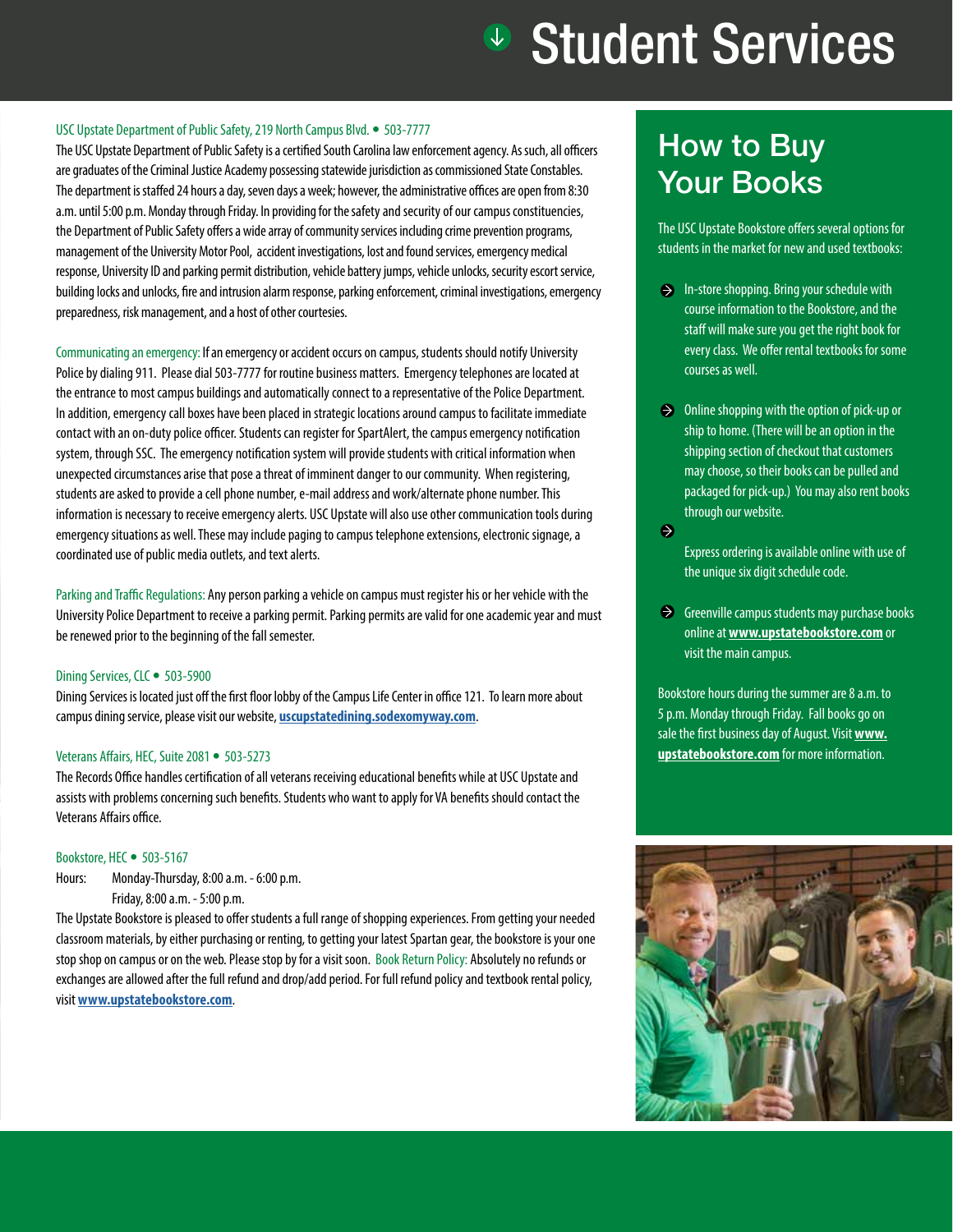## Academic & Tech Terms

Academic Catalog The Academic Catalog is more than 270 pages of information containing course descriptions<br>and requirements for all degree programs, along with academic regulations and other University information. **CampUS** Students should use the catalog as their reference manual to the University. The Academic catalog may be accessed online at **www.uscupstate.edu/academiccatalog**.

Blackboard is an online course delivery system where your instructors may post announcements, course syllabi, assignments or other information. Essentially, it is a mobile classroom that is accessible anywhere you have an Internet connection, so you can take full advantage of your education even if you are not on campus. For more information, visit the Information Technology website, **www.uscupstate.edu/its**.

Email and Network File Space The University uses campus email for official notifications so students should check their campus email regularly. Students have access to the best email, calendaring, and network server environment available in Microsoft Office 365. It comes with a 10GB inbox, online storage up to 25GB, calendar, chat, spaces pages, Office Live and many other great features. You can access email in Microsoft Office 365 by using Microsoft Outlook Web App, a web-based version of Microsoft Outlook. Outlook Web App gives you access to your Microsoft Exchange mailbox from any computer connected to the web. For more information visit **www. uscupstate.edu/its**.

FAFSA stands for the Free Application for Federal Student Aid. This application is used in determining federal, state and local forms of financial aid to include grants, loans, and work-study.

Semester Hour One semester hour is one unit of academic credit. Most USC Upstate courses are 3 credits (some science courses are 4, including the lab). Degree programs require a minimum of 120 hours to graduate. If your student takes 15 hours per semester, they can graduate in four years.

Semester The University operates on a semester system with the academic year divided into units: three semesters, fall, spring and summer. Students must register for each semester separately.

Syllabus A syllabus is a summary or outline of a course, detailing what instructors expect of students including attendance policy and grading system.

Username A username is the login identity students use when they access their USC Upstate email and network accounts. It is the same as your Blackboard username. When logging into Live@Edu for email access, you need to use your entire email address. i.e., username@email.uscupstate.edu.

SSC stands for Self Service Carolina, the main portal which allows students to check and update personal information, register for classes, pay fees, check financial aid status, and view grades. Self Service Carolina can be accessed from **my.sc.edu**.

Virus Software The University uses computer software to prevent computer viruses. USC Upstate students can get a free copy for their personal computers from the Help Desk.

### **Campus** Life Terms

CAB (pronounced cab) Campus Activities Board

IMPACT - A Community Service Organization

DIBS (pronounced dibs) Diversity in Business Students

The Tree Houses Palmetto House & Magnolia House

Lower Quad grassy area between Media, Smith, HPAC & College of Arts and Sciences Building (CASB)

Upper Quad grassy area between Library, Administration, Hodge and Media

SGA Student Government Association

Sparty's game room in Palmetto House

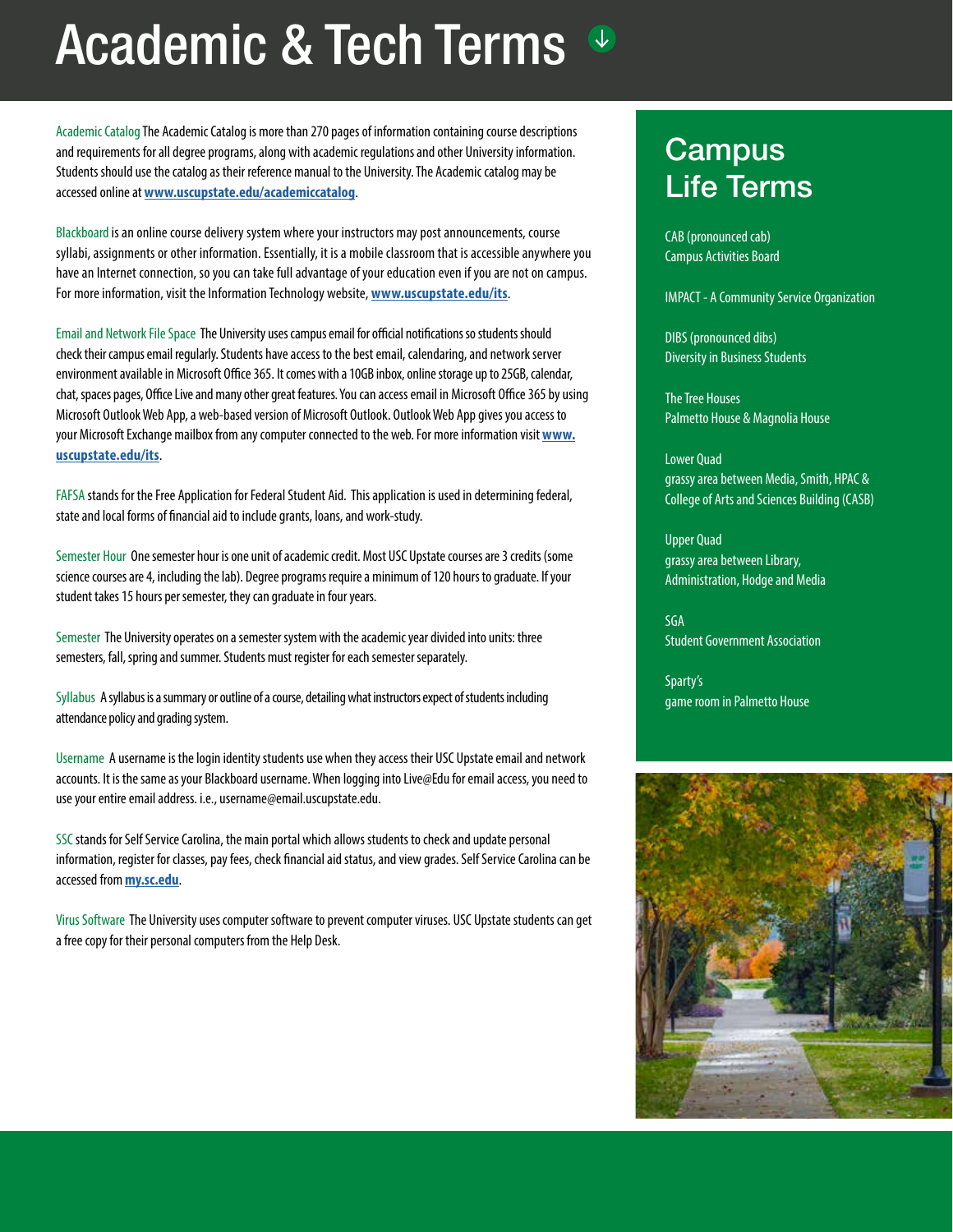## <sup>®</sup> 20 Tips For Parents

If possible, plan a campus visit, e.g., a sporting event, a weekend, or a day at Upstate with your student. Take your student and his or her friends to lunch, dinner or for an outing. 1



Phone, email, text or connect on social media with your student, especially in the beginning of the year.



During the semester, send a beloved food item. If your student comes home on the weekends, send the leftovers back to campus.

Purchase a gift certificate from a grocery store or your student's favorite store. Your student can then spend the certificate on food items, etc., and you know the money will go for what it was intended. 4



For holidays, send something appropriate, like plastic pumpkins filled with Halloween candy, holiday baskets, etc.

Discuss financial management with your son or daughter before he or she begins at USC Upstate. It is strongly recommended students either open a local bank account or use a bank near home. You may also consider educating your student on the advantages and disadvantages of credit cards as they will have plenty of opportunities to apply. 6

7

Encourage your student to check their account balances regularly and be aware of any pending withdrawals.



If you have not begun giving your student added responsibilities at home during his or her high school senior year (budgeting money, washing and ironing, extending curfews, managing time, etc.), do it now. 9



Remember, parental guidance does not mean trying to control your student's decisions or actions from home.

 $11$ 

Encourage your student to foster a good rapport with his or her academic adviser and to develop a network of peers, administrators, faculty and staff to count on for advice and guidance.



Be aware of any stipulations established by your health insurance provider. Most require the student to be full-time in order to receive benefits. Also, make sure your carrier will cover your student out-of-state.



Know how to find contact info of local businesses and agencies that are most important to you.



Make sure your student keeps the Registrar's Office informed of address changes for both local addresses and mailing addresses.

If your student begins to get into academic trouble, refer him/her to his adviser early on. Don't wait until he/she is on probation. 15



Students who get involved on campus are prone to greater academic success than students who leave campus after class.

- Don't be upset if you don't hear from your son or daughter the first week of college. Instead, be pleased he or she is fitting in, having a good time and keeping busy. 17
	- Don't attempt to rush in and "save the day" for your son or daughter. Now is the time to trust that your years of influence will make a difference.



 $18$ 

Support without always agreeing. Validate your student's feelings and perceptions, but don't assume it's the whole story.

20

Most of all, keep a sense of humor — no matter what you see or hear.

As a parent, you will want to consider how you and your student will handle the communication of grades, payment of tuition/fees, academic standing, etc. The University is strictly limited as to the information it can discuss with anyone but the student.

Avoiding the contentious nature and additional paperwork of seeking this information without the student's consent is in the best interest of you and your student. If you have additional questions, please contact the Registrar's Office at 864-503-5220.

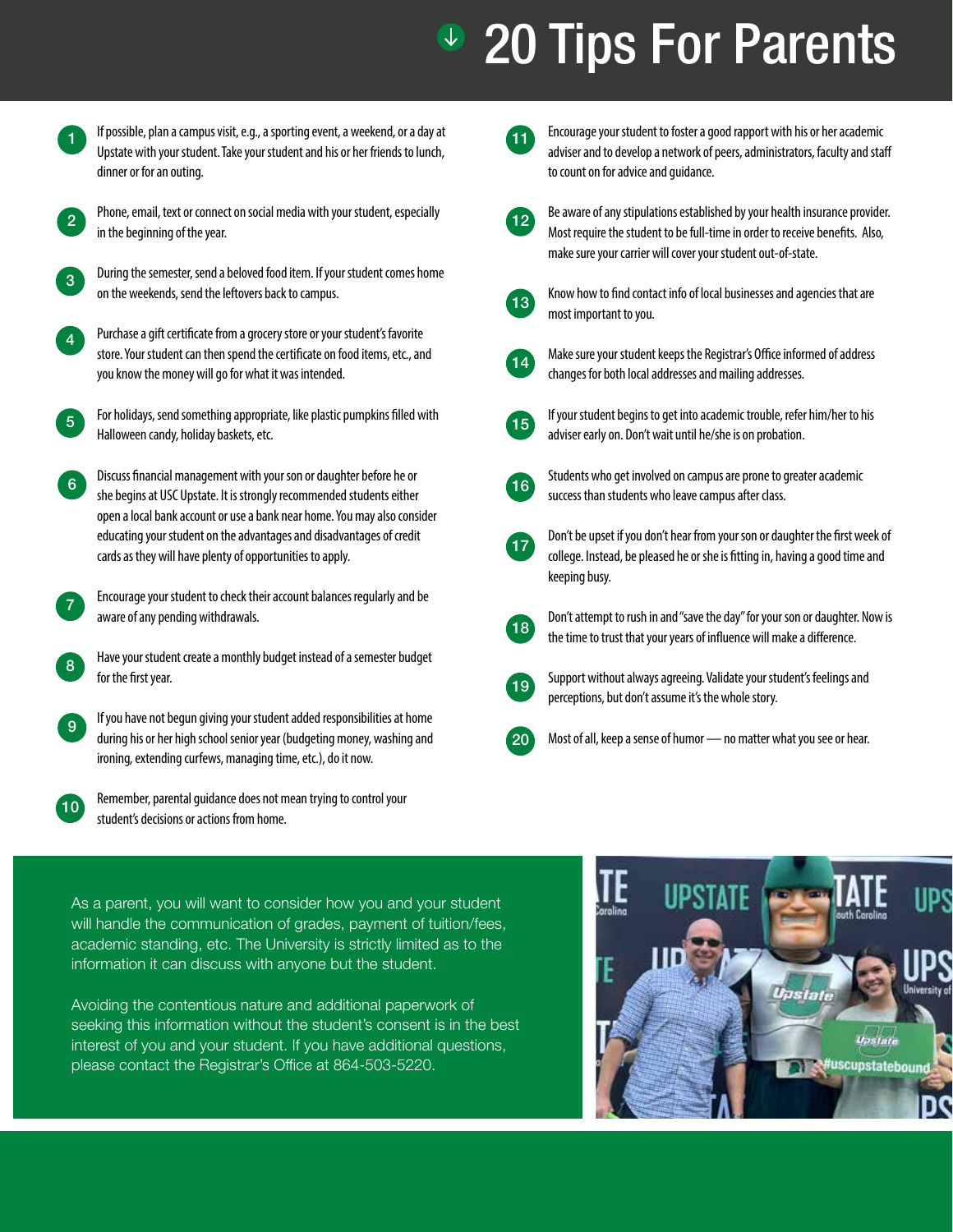### Campus Resources  $\sqrt[1]{x}$



#### WHO TO CONTACT: Dean of Students (family crisis / medical absences) Student Success Center (all other absences)

SUGGESTION: The class attendance policy is determined individually by each professor. Faculty may permit students to make up work only for serious illness, death in the family, representing the University off campus, etc. Please contact the appropriate office for further assistance if your student is accumulating absences.

#### ISSUE: Academic Difficulties

#### WHO TO CONTACT: Professor or Student Success Center

SUGGESTION: Students who are struggling academically should first and foremost meet with their professor. They should also be referred to the Student Success Center to get academic counseling and to receive any needed additional academic support necessary (tutoring, SI, etc.).

#### ISSUE: Alcohol/Drug Abuse

#### WHO TO CONTACT: Counseling Services

SUGGESTION: Try to determine the extent of abuse; encourage student to seek professional help. The problem may be too severe for parents or students to deal with alone. Contact Health Education for consultation and referral.

#### ISSUE: Roommate Conflicts

#### WHO TO CONTACT: Residential Life or Counseling Services

SUGGESTION: Encourage student to take time to work through conflicts; discuss the value of learning to get along with someone who is different; help student to be appropriately assertive without being domineering. Make them aware of Counseling Services as a resource. On-campus students complete Roommate Agreement Workbooks with their roommate/suitemates at the beginning of the semester; encourage your student to advocate for themselves during this process.

#### Issue: Illness

#### WHO TO CONTACT: Health Services

SUGGESTION: Encourage the student to go to Health Services for treatment. If needed, Health Services will make the appropriate referral or work with the primary care physician for treatment.

#### ISSUE: Homesickness/Loneliness

#### WHO TO CONTACT: Counseling Services, Residential Life or Student Involvement

SUGGESTION: Before school starts, determine when visits home will be scheduled and when you might be able to visit the campus; let your student know that homesickness is a common problem with freshmen and Counseling Services can offer support. Use campus notifications to help student learn about things to do on campus and in the community. Urge student to contact the Office of Student Life about how to get involved at USC Upstate.

#### ISSUE: Changing Major

#### WHO TO CONTACT: Academic Adviser,

#### Career Management, or Counseling Services

SUGGESTION: Research shows most college students will change their major several times during their college experience. This is normal and does not reflect indecisiveness, but more likely a clarification of students' interests, values and skills as they relate to career choice. Encourage your student to seek career counseling in order that they might clarify their career path.

#### ISSUE: Safety

#### WHO TO CONTACT: University Police or Resident Adviser/Residential Life

SUGGESTION: USC Upstate is a relatively safe place, but students need to be reminded that they need to take the same precautions here that they would in any metropolitan area. Emergency call boxes are located throughout campus. Tips on personal safety and the security of property will be provided by the University Police.

#### ISSUE: Parking Tickets

#### WHO TO CONTACT: University Police

SUGGESTION: Make sure student has a clear understanding of where on campus students (depending on sticker color) can park. Unpaid parking tickets end up on a student's account – you may want to make sure your student knows he/she is responsible for those charges.

#### ISSUE: Withdrawal from a class

#### WHO TO CONTACT: Professor, Academic Adviser, Student Success Center, Financial Aid

SUGGESTION: Student should always discuss matter with professor first. Additional support and advice can be provided through the Student Success Center. Students should also check with their academic adviser to determine impact of decision on degree progress. Students should be aware of deadlines set forth in the academic calendar every semester. Students receiving scholarships or financial aid should check with the Financial Aid Office to determine any impact of withdrawing from a class.

#### Issue: Determining a Career Goal

#### WHO TO CONTACT: Career Management or Counseling Services

SUGGESTION: Career exploration is a process which takes place over the duration of the college experience. Personality inventories utilized in career counseling, exploration using Focus 2, internships and resume development are just some of the components students can use to continually refine their career goals.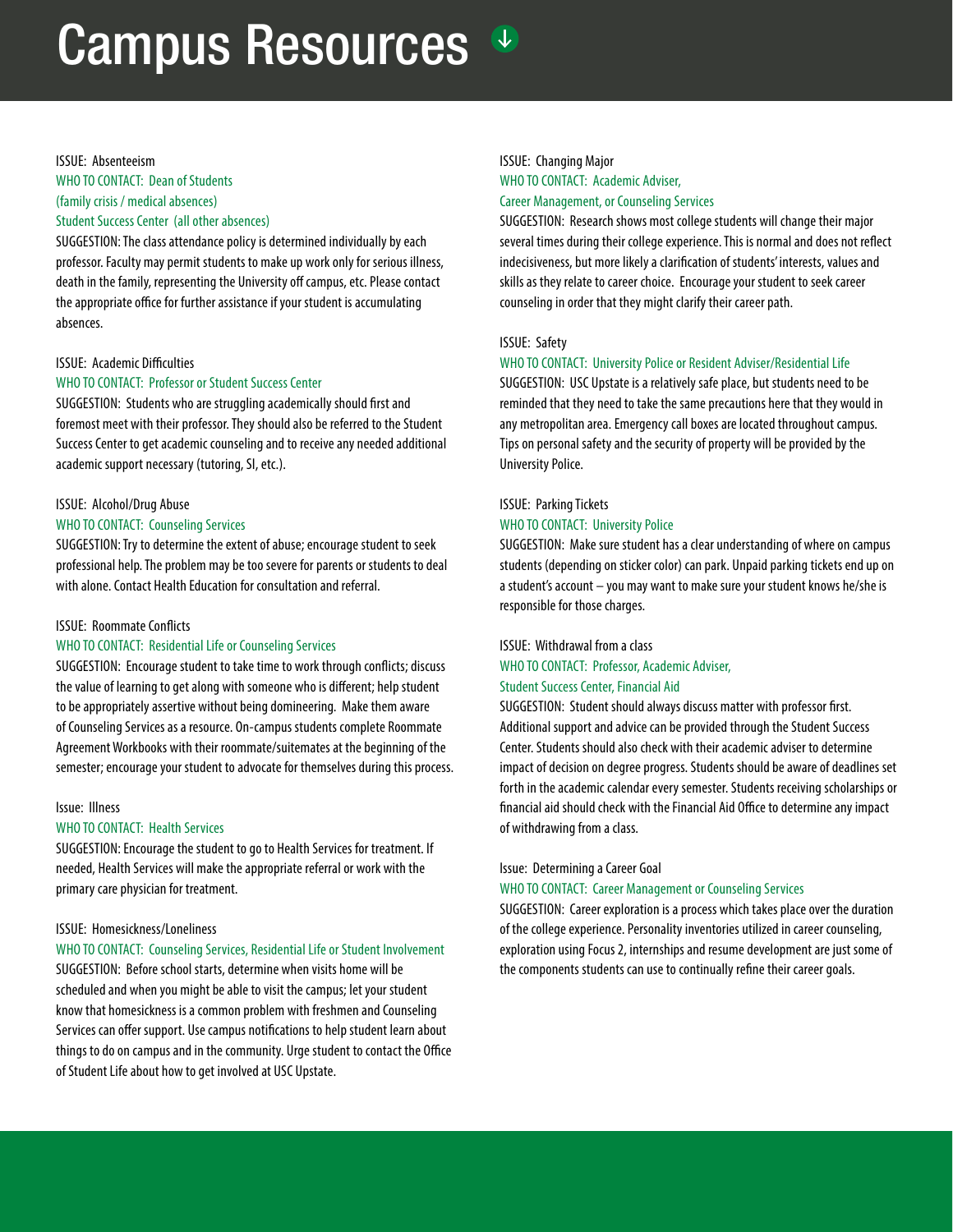### Calendars & Contacts

### Academic Calendar

#### Fall 2022

| Aug. 18:               | Classes begin             |
|------------------------|---------------------------|
| Sept. 5:               | Labor Day (no classes)    |
| $0ct. 13-14:$          | <b>Fall Break</b>         |
| Nov. 23-25:            | <b>Thanksgiving Break</b> |
| Dec. 2:                | Classes end               |
| Dec. 5-9:              | <b>Final exams</b>        |
| Dec. 10 <sup>*</sup> : | Graduation                |

#### Spring 2023

| sses begin           | Jan. 9:                | Classes begin       |
|----------------------|------------------------|---------------------|
| oor Day (no classes) | Jan. 16:               | <b>MLK</b> holiday  |
| l Break              | <b>March 5-12:</b>     | <b>Spring Break</b> |
| anksgiving Break     | April 24:              | Classes end         |
| sses end             | <b>April 25-May 1:</b> | <b>Final Exams</b>  |
| al exams             | May $2^*$ :            | Commencement        |
|                      |                        |                     |

Interdisciplinary Studies

CASB 110 503-5703

**Library** 503-5620

**Records** HEC, Suite 2081 503-5220



### Contact Information

 $C<sub>L</sub>C<sub>303</sub>$ 503-5107

Dean of Students

Disability Services CLC, Suite 107 503-5195

Admissions HEC, Suite 2081 503-5246

**Athletics** Hodge 101 503-5144

Cashier's Office HEC, Suite 2081 503-5326

Chancellor's Office Admin 201 503-5200

Rampey 503-5195

Counseling Services 503-5191 Info Tech. Help Line 503-5257 (Spartanburg)

Financial Aid HEC, Suite 2081 503-5340

Health Services 995 University Way

Palmetto House 503-5422

Residential Life

ROTC URC 503-5103

*(All USC Upstate telephone numbers use the 864 area code)*

552-4269 (Greenville)

HEC 503-5080

Spartan Rec Center

Student Government CLC 210 503-5134

Student Involvement  $(1C)$  224 503-5122

University Public Safety 503-7777



### Orientation Leaders

Visit **www.uscupstate.edu/orientation** or scan the QR code to learn more about orientation and our OAR Student Leaders.